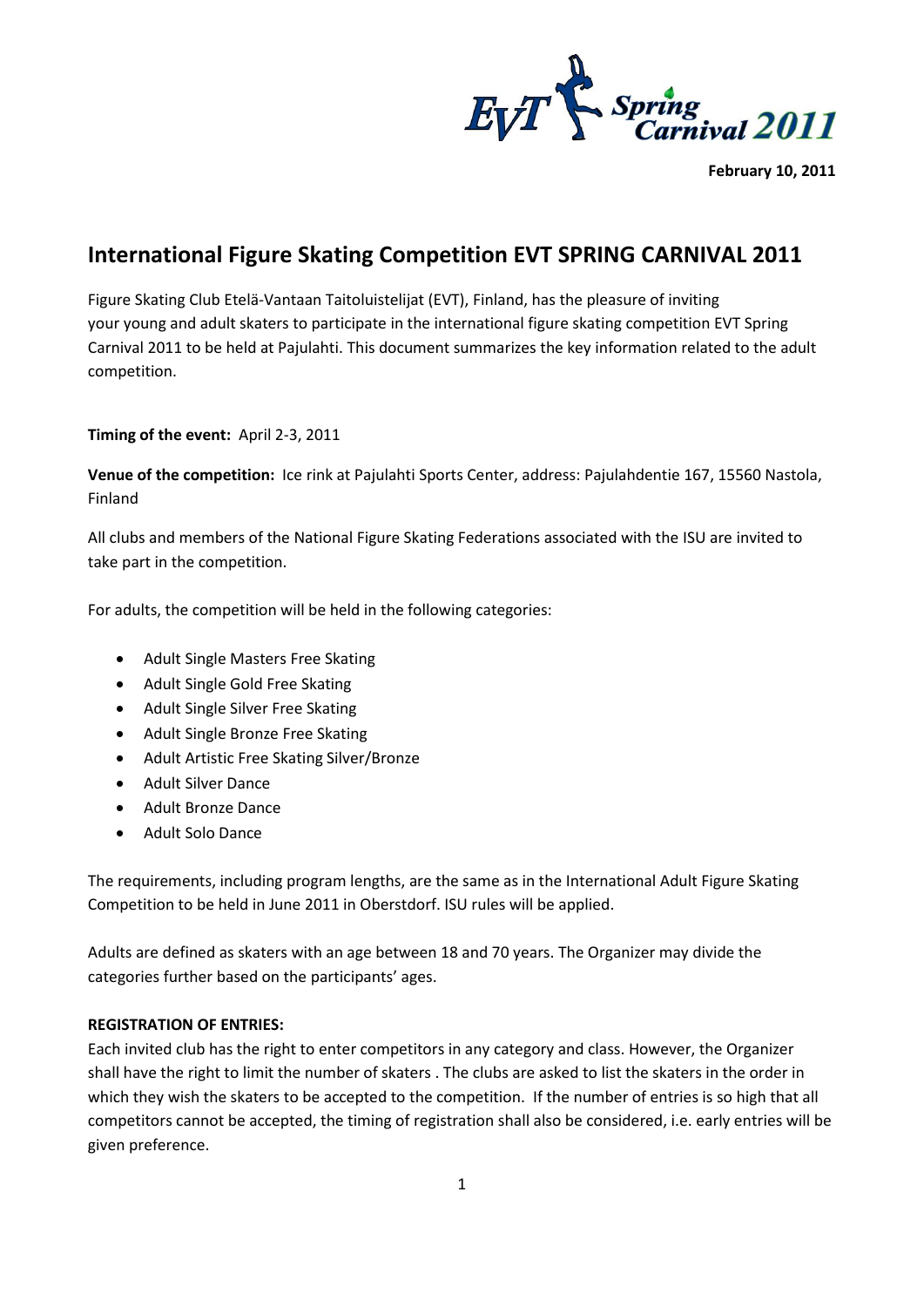

In the adult competition, the same skater can participate in two events (e.g. Bronze Free Skating and Artistic), if the time schedule of the competition allows. Similarly for Ice Dance, there will be a possibility to perform one, two or three programs depending on the schedule of the competition. Therefore, please indicate the order of preference regarding programs the skater would like to perform on the entry form.

Entries must be submitted by February 13, 2011 (14.00 EET) at the latest. It is highly unlikely that entries that are sent/received after the mentioned deadline can be accepted. Entries can be sent by e-mail to the following address[: springcarnival.evt@gmail.com.](mailto:springcarnival.evt@gmail.com) Please ensure that your relevant contact information (email, phone) is included in your entry form (Annex A). The Organizer plans to be able to confirm the skaters accepted to the competition by March 6, 2011.

**ENTRY FEE:** The entry fees for adults are as follows:

- First Single event 60 euro per person
- Second Single event 30 euro per person
- First Dance event 35 euro per person
- Second Dance event 30 euro per person
- Third Dance event 25 euro per person

An additional fee of 15 euro will be charged for late entries.

The entry fee must be paid by March 13, 2011 to the following bank account: SWIFT/BIC: HELSFIHH (Aktia Bank plc, Helsinki, Finland). Bank account IBAN is: FI5840550010089353 in favour of: Etelä-Vantaan Taitoluistelijat (or South Vantaa Figure Skaters).

We kindly ask the clubs to make one payment transaction for all its participants. In case a skater has been entered in the competition, but cannot participate, she/he can be replaced by another skater in the same category and class. Entry fees are not refunded, with the exception of cancellations verified by a medical certificate. However, for cancellations after March 20, 2011, a fee of 15 euro to cover the Organizer's administrative expense will have to be paid. It is the Organizers' wish that participating teams inform of any changes in their team as soon as possible by e-mailing springcarnival.evt@gmail.com.

**AWARDING**: Three first standings of each category/class will be awarded with a cup/medal and a diploma. All other competitors receive a diploma at the awarding ceremony.

**PRACTICE**: If your skaters would be interested in practice possibilities at the Pajulahti ice rink on Friday 1, April or Saturday 2, April, please inform the Organizer at your earliest convenience. The Organizer will make an effort to arrange this, but cannot yet guarantee it will be possible. A separate fee will need to be paid for possible practice sessions.

**MUSIC** CD-s can be used (not RW) Music (equipped with the full name of the competitor, club and category) must be submitted to the Organizer's desk before the relevant event and picked up from